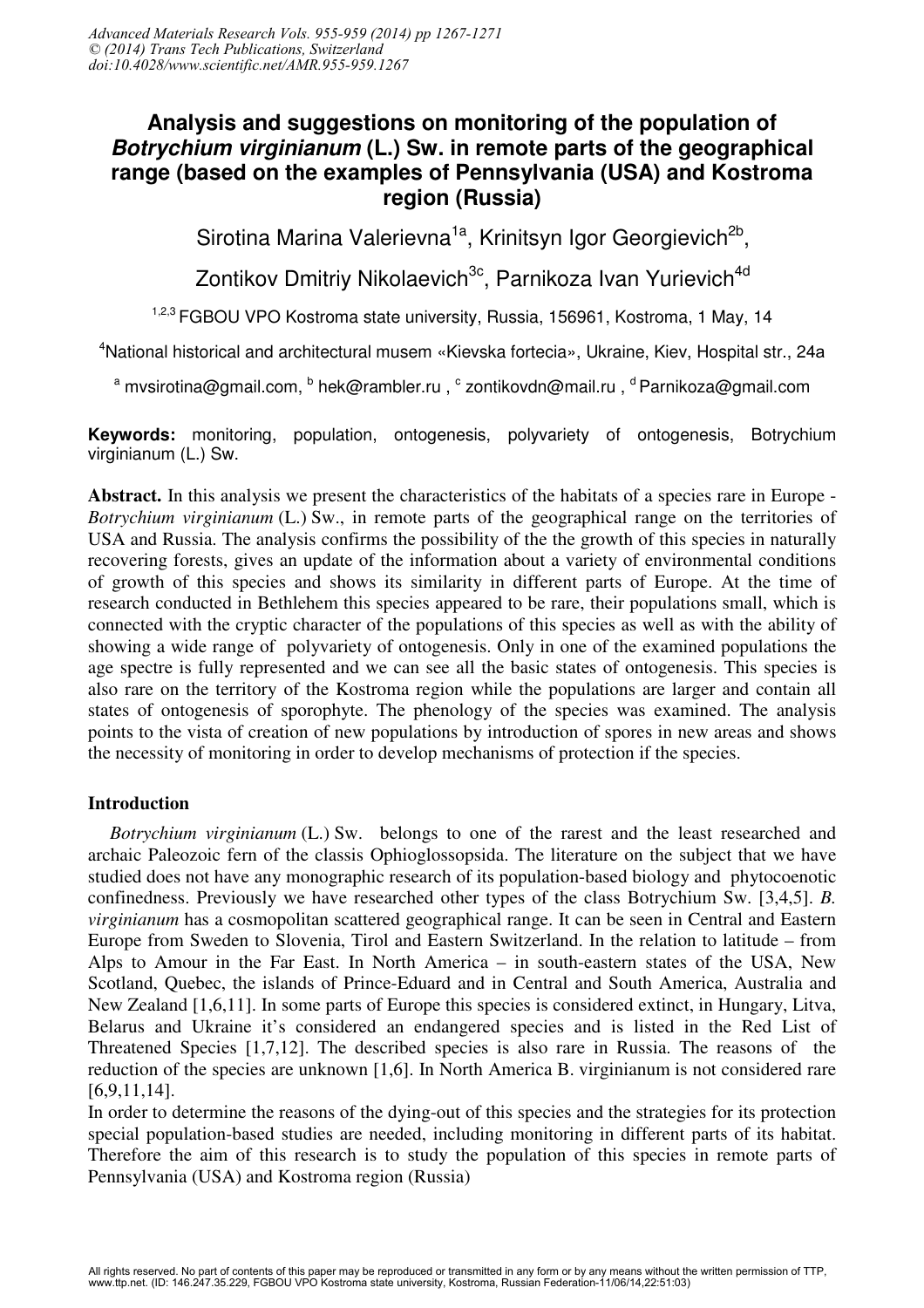### Object, materials and methods

The studies were conducted during the operational season of 2013. In the USA it was conducted in the suburbs of the city of Bethlehem, Pennsylvania. We have researched the forests restored after the Great Clearcut of 1890-1930s along the valley of river Lehigh, South Mountain, as well as the hills near river Lehigh around the hospital of St.Luke. The population of *B. virginianum* is only discovered in the small area of South Mountain and on two hills near river Lehigh (Lehigh Mountain Uplands Preserve).

In Russia the researched area included the Manturov region of the preserved area "Kologriv forest" (Manturov, Kostroma region). The reserve is situated on the left bank of river Oonzha and partially included overgrown clearcuts of the beginning and middle of the XX century and burnedout forests of 1972. The research shows that *B. virginianum* here is connected with broadleaved forests on former burned-out areas, clearings, meadows and overgrown roads. To research the condition of its population we have examined a gentle slope of the south exposure near river Ivanchikha, on the ridge of rivers Pouminna and Ivankovo along the clearing.This territory is covered by aspen and birch trees with occasional intergection of *Salix caprea* L. In both the examine regions in habitats containing *B. virginianum* we conducted geobotanical descriptions for the study of the vegetation, and the evaluation of the species amount was conducted according to the Brown-Blanke scale. The type of flora in the USA is presented according to [14], the type of flora in the RussianFederation is presented according to the summary of S.K. Cherepanov [8].

### The research

During the research of the population, the following demographic features were taken into consideration: density, number, ontogenetic composition, the regional position in comparison with edificators. To determine the age of the population we described the ontogenesis of sporophyte based on the macro morphological characteristics. We have used a diagram which we had previously created for other genus of *Botrychium* Sw. [3,4,5].The markers of ontogenetic states are as follows: the level of heterotomy, the shape and size of trophophore (the steril segment of the leaf) and sporophore (spore-forming segment) as well as the presence of absence of sporophore. In the ontogenesis of *B. virginianum* we have distinguished the follwing ontogenetic states: J, Im, V,  $Sp_1$ ,  $Sp_2$ ,  $Sp_3$ ,  $Sp_{1-3}V$ , Ss.  $Sp_{1-3}V$  is not a special ontogenetic state but a form of polyvariety of ontogenesis when the development of sporophore of the specimen in the reproductive period stops at early stages. They can be distinguished from the virginal (V) specimens by the leftover rudimentary sporophore situated between phylomophore and the stem of trophophore. Such sporophytes can be found in all the researched population of the genus *Botrychium* Sw. [3,4,5].

The habitat in the South Mountain (USA) is situated on top the ridge covered by broad-leafed forests (N40°35'47,72" W75°22'26,39"). The geobotanical description (01.06.2013): tree stratum: 1 story *Quercus rubra* L., *Q. alba* L., *Lirioidendron tulipifera* L., 2 story: *Carpinus caroliniana* Walt., *Acer platanoides* L., with intermixture of *Carya ovata* (P. Mill.) K. Koch., *Sassafras albidum* (Nutt.), and *Pinus strobus* L. Total crown density - 50%. Undergrowth: *Aesculus flava* Marshall, *Amelanchier arborea* (Michx. f.) Fernald., density - 10%. Bush story: *Berberis canadensis* Mill., *Euonymus alatus* (Thunb.) Sieb. - 60%*.* The story of low undergrowth: *Robinia pseudoacacia* L.*, Gleditchia triacanthos* L.*, Acer rubrum* L. - 10%. Total projective grass canopy - 50-70%, we have counted 15 species. Moss story is not prominent.

The population covered an area of  $40 \text{ m}^2$ . Numebr of specimens is 22, most of them growing along a bicycle path or 3-5 meters away from it. Sporogenous specimens are situated near *Berberis canadensis.* The age composition of the population is shown in Table 1. The sporophores mature by mid May and are shed in the beginning of June.

The population that existed on the territory of the Preserve (Russia) was situated in a birch grove with linden nemoralis along an overgrown timber road. Geobotanical description (09.08.2013). In the tree stratum there is *Betula pubescens* Ehrh., *Tilia cordata* Mill., with intermixture of *Salix caprea* and *Ulmus laevis* Pall., crown density – 40%. In the second story there is *Daphne*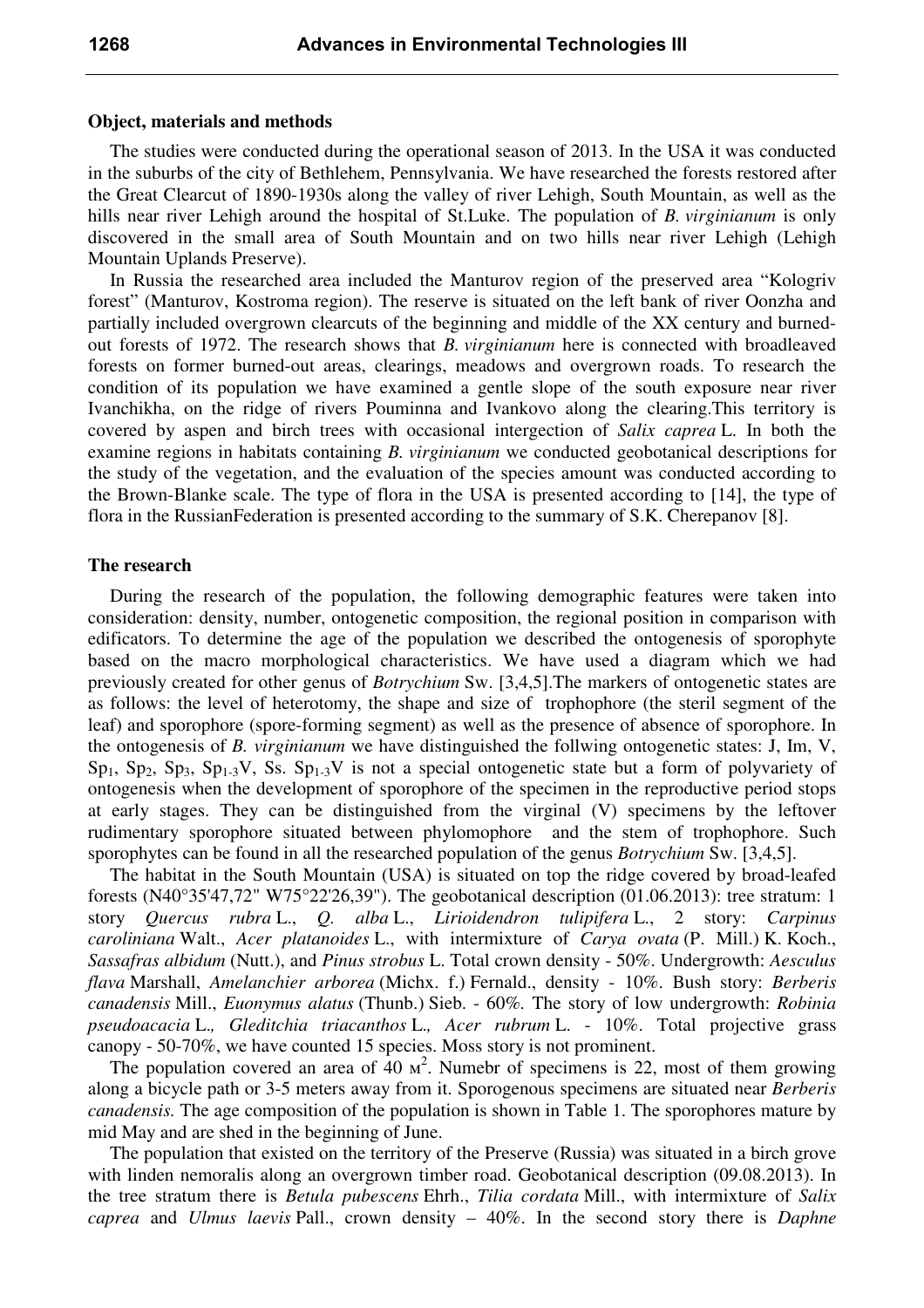*mezereum* L., *Salix aurita* L., *S. caprea*, *Sorbus aucuparia* L., *Ribes nigrum* L., *Lonicera xylosteum* L. The density of forest stand is uneven up to 60%. Undergrowth - *Betula pubescens*, *Ulmus laevis*, *Piceae abies, Salix caprea, Tilia cordata, Sorbus aucuparia* L., *Acer platanoides* L. Understory - *Ulmus laevis*, *Salix caprea*, *Tilia cordata*, *Ribes nigrum* L., *Lonicera xylosteum* L. , *Daphne mezereum* L. There are quite a lot of dead standing trees, fallen trees, mainly *Salix caprea*.

The grass canopy is very rich and represented by nemoralis. Total projective coverage is 80% and counts 48 species including *Cypripedium calceolus* L. (1), *B. virginianum* (1). The moss coverage is not prominent. The characteristics of the plant life displays a high mineral saturation in the area. The total expansion of the population along the road, with insignificant fragmentation, is 1100 meters and 20-30 meters wide in both directions. The total number of specimens wasn't counted, but not less than 1000 specimens. The density of the examined area 136 specimens per 100  $M^2$ , the age range is represented in Table 1. Sp<sub>1-3</sub>V – the sporohpytes in the vicinity of trees and near *Cirsium oleraceum* and *Angelica sylvestris*.

#### Table 1.

Age range of the population of *Botrychium virginianum* in the South Mountain, Bethlehem – 1, and on the territory of Preseved area «Kologriv forest» - 2

|  | Im  | - -        | ►∠ | ັ      | T<br>1-9<br>~ |  |
|--|-----|------------|----|--------|---------------|--|
|  |     |            |    | $\sim$ |               |  |
|  | . . | $\sim$ $-$ | ັ້ |        | $\sim$        |  |

The conducted geobotanical descriptions present a picture of wide diversity in which *B. virginianum* can grow. In Sweden and Finland this species grow in spruce forests, in Poland – in deciduary and mixed forests [17,18,19]. In Belarus it is considered to be meadow-forest, preferring spruce and broad-leafed forests with introductions of Myliobatis, Malus silvestris, Aegopodium and huckleberry areas near eutrophic marshes [1]. In Russia this species is also found in similar ecological conditions [2, personal observations]. In Ukraine it is coenotically connected with broadleafed forests (beech, oak, hornbeam, aspen and birch) and their clearings [6,7,8]. Such variety of plant life signifies a high valence of this species [10]. For all territories it is characteristic that it prefers fresh soils rich with nutrients and shaded areas, preferring pristine forests with fertilized soils rich in carbonate.

The analysis of condition of vegetation of *B. virginianum* in Pennsylvania and Kostroma region suggest a possibility of its introduction into the forests which are being restored after interventions. The species is considered usual for broad-leafed forests and damp slopes in Pennsylvania, however the inspection of significant areas of woodland in 2013 around Bethlehem shows that the species is represented by small populations or individual specimens.

*B.virginianum*, as well as other types of *Botrychium* Sw., has a high ability to go into the state of secondary dormancy under unfavorable conditions. In some years up to 100% of the population can go into anabiosis, and that explains its rare occurence.

As a result the populations have a "pulsating" behaviour and show cryptic character [3,4,5]. Perhaps the low number of the examined populations in the USA is the result of anthropogenic influence in a densely populated area. The existing populations can both be relics that survived the Great Clearingin Pennsylvania in 1890-1920 [16], or *B.virginianum* has "colonized" its destroyed territories again introducing itself into new forming forests. This fern has an ability to show elements of life strategy of explerent while being a typical patient which avoids unfavorable factors, thus showing a wide specter of polyvariency [3,4,5]. The introduction of its populations happen in areas of low competition and low level of destruction of plant and particularly moss coverage [3,4,5,14,17,18], since moss is the most important obstacle in implantation of spores and their further development which first doesn't allow the spores to get into the soil and then inhibits the sprouting and the growth of gametophyte [3]. Our observations show that this species as well as other rare species favors the sides of potential corridors of expansion – forest paths. In Belarus and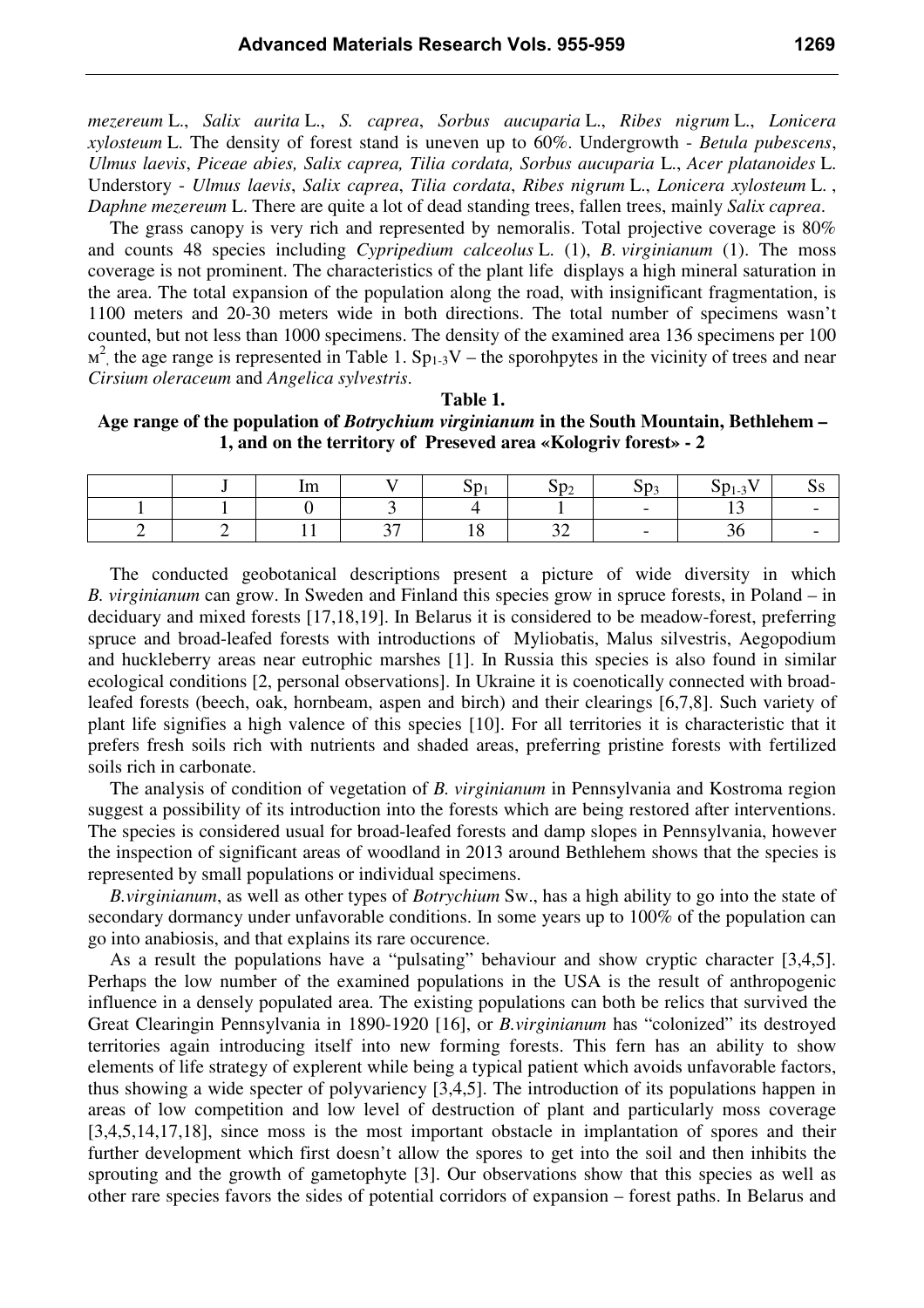Russia it is linked to overgrown forest skirts, paths and old forest roads, while they are not found in deep forest.

What may be the reasons for different density of *B.virginianum* populations on two northern continents? This species could have survived the ice age in separate refugiums or else it may have moved south with the forests nemoralis. Later on with gradual expansion of the nemoralis forests to the north, it reestablished its previous areas, and the mass anthropogenic transformation of biotopes placed this naturally rare type on the brink of extinction. The modern disjunctive habitat and small distance to which the spores can be carried signify that this species has existed in compact locus while the vegetative spread is absent. The research shows that the spores of *B.virginianum* that are planted on agar have the viability of 90% [13], and if we take into consideration that the sporophytes of this species can contain their territories then from the existing populations we can witness the further spread of this species. To intensify the process and promote the number of specimens in local populations it is possible to introduce the spores in new habitats but it is very difficult to control the result of it since the development of gametophytes Ophioglossaceae takes 20 or more years.

The observed paucity of populations in Pennsylvania in 2013 and the domination of  $Sp_{1-3}V$ sporophytes reminds us of the situation with European populations. In Europe the number of known populations is very low, it mostly grows as individual specimens or in small groups on a few square meters [1,2]. The only verified population in Ukraine in Chernigov Polesy counts 12 sporophytes [6] while the population in Kostroma region counts 136 sporophytes. More numerous populations are found in Sweden [18] however the supposition of better environmental conditions for the existence of the species in Northern Europe need monitoring and research in different parts of the area.

 $Sp_{1-3}V$  specimens dominate both American and Russian populations while J, Im and V specimens are rare. This can be explained by the fact that this species belongs to the genus *Botrychium* Sw., whose types have an ability for anabiosis, especially young specimens (J и Im ) while mature sporohpytes  $(Sp_1, Sp_2 \times Sp_3)$  more often go into periods of temporary dormancy  $(Sp_1, Sp_2 \times Sp_3)$ <sup>3</sup>V). In the populations of this type a natural collection of Sp2-sporohpytes occurs since this period of ontogenesis is the longest one [3].

The populations in Pennsylvania which are situated south of their analogous populations in Russia, Ukraine and Belarus have an earlier phenological development. The plants have mature sporophores by the end of May and spores are planted in the beginning of June. In European populations leaves appear in June- July and spores are discharged in July and August [1, 24].

The types with cryptic character of populations their real structure and number remain unknown since their precise research is impossible without destruction of the consistence of population and environment. According to published sources and personal observations *B. virginianum* as well as other types of this class, do not tolerate replanting very well and are incapable of spore reproduction without symbiotic fungi [14]. This points to the importance of preservation of currently existing populations as well as areas potentially suitable for introduction of spores. The markers of suitable areas are other obligate micotrophic plants.

### Conclusion

In conclusion we can say that *B. virginianum* in both researched areas is a components of selfrestoring forests. The populations prefer the vicinity of forest paths and roads and other areas where there has been intervention in the past. The populations in Pennsylvania during the time of research were small while the researched population in Kostroma area was numerous and spread over a large area. In both regions the populations are mostly represented by mature sporophytes most of whom was in the state of spore discharge  $(Sp_{1-3}V)$ . The key to the understanding and preservation of the populations of this species is monitoring and protection of the existing populations as well as creation of new stable populations which could in the future colonize both natural and restored forests. Considering the high fertility of *B. Virginianum* it is possible to plant its spores in other protected and suitable areas.